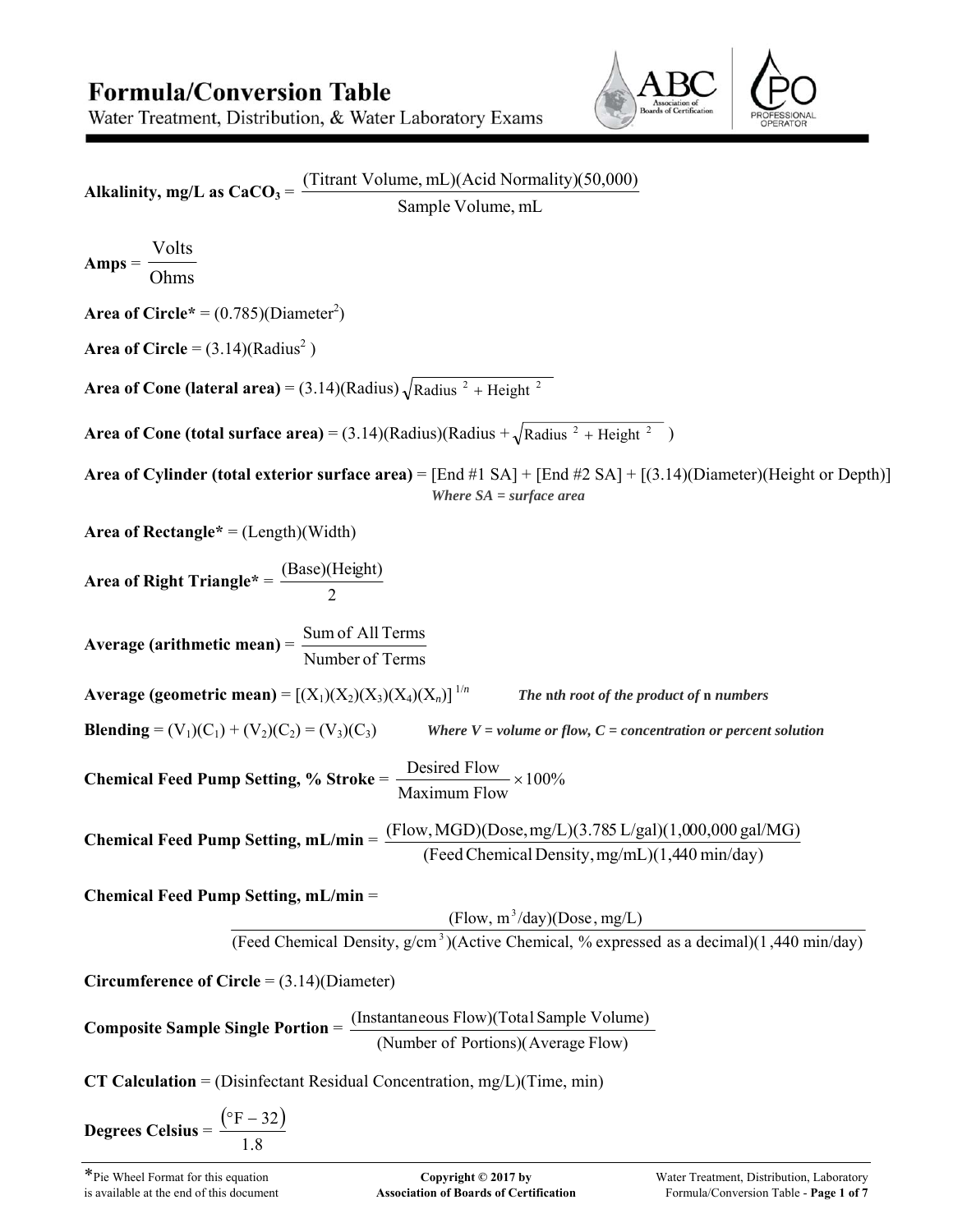| <b>Degrees Fahrenheit</b> = $(^{\circ}C)(1.8) + 32$                                                                                                                               |  |  |  |  |  |
|-----------------------------------------------------------------------------------------------------------------------------------------------------------------------------------|--|--|--|--|--|
| <b>Detention Time</b> = $\frac{\text{Volume}}{\text{Flow}}$ Units must be compatible                                                                                              |  |  |  |  |  |
| <b>Electromotive Force, volts</b> * = (Current, amps)(Resistance, ohms)                                                                                                           |  |  |  |  |  |
| Feed Rate, $lb/day^* = \frac{(Dosage, mg/L)(Flow, MGD)(8.34 lb/gal)}{Purity, \% expressed as a decimal}$                                                                          |  |  |  |  |  |
| Feed Rate, kg/day* = $\frac{\text{(Dosage, mg/L)(Flow Rate, m^3/day)}}{\text{(Purity, % expressed as a decimal)(1,000)}}$                                                         |  |  |  |  |  |
| Feed Rate (Fluoride), $lb/day =$                                                                                                                                                  |  |  |  |  |  |
| (Dosage, mg/L)(Capacity, MGD)(8.34 lb/gal)                                                                                                                                        |  |  |  |  |  |
| (Available Fluoride Ion, % expressed as a decimal)(Purity, % expressed as a decimal)                                                                                              |  |  |  |  |  |
| Feed Rate (Fluoride), $kg/day =$<br>(Dosage, mg/L)(Capacity, $m^3$ /day)                                                                                                          |  |  |  |  |  |
| (Available Fluoride Ion, % expressed as a decimal)(Purity, % expressed as a decimal)(1,000)                                                                                       |  |  |  |  |  |
|                                                                                                                                                                                   |  |  |  |  |  |
| Feed Rate (Fluoride Saturator), $gpm = \frac{(Plant\ capacity, gpm)(Dosage, mg/L)}{18,000 mg/L}$                                                                                  |  |  |  |  |  |
| <b>Feed Rate (Fluoride Saturator), Lpm</b> = $\frac{(Plant capacity, Lpm)(Dosage, mg/L)}{18,000 mg/L}$                                                                            |  |  |  |  |  |
| Filter Backwash Rise Rate, in/min = $\frac{(Backwash Rate, gpm/ft^2)(12 \text{ in/ft})}{7.48 \text{ gal/ft}^3}$                                                                   |  |  |  |  |  |
| Filter Backwash Rise Rate, cm/min = $\frac{\text{Water Rise, cm}}{\text{Time, min}}$                                                                                              |  |  |  |  |  |
| Filter Drop Test Velocity, ft/min = $\frac{\text{Water Drop, ft}}{\text{1}}$<br>Time of Drop, min                                                                                 |  |  |  |  |  |
| Filter Drop Test Velocity, m/min = Water Drop, m<br>Time of Drop, min                                                                                                             |  |  |  |  |  |
| Filter Loading Rate, gpm/ft <sup>2</sup> = $\frac{\text{Flow, gpm}}{\text{Filter area, ft}^2}$                                                                                    |  |  |  |  |  |
| Filter Loading Rate, $L/sec/m^2 = \frac{Flow, L/sec}{Filter area, m^2}$                                                                                                           |  |  |  |  |  |
| Filter Yield, $\text{lb/hr/ft}^2 = \frac{\text{(Solids Loading, lb/day)}\text{(Recovery, % expressed as a decimal)}}{\text{(Filter Operation, hr/day)}\text{(Area, ft}^2)}$       |  |  |  |  |  |
| Filter Yield, kg/hr/m <sup>2</sup> = $\frac{\text{(Solids Connection, % expressed as a decimal)(Sludge Feed Rate, L/hr)(10)}}{Sludgeed Rate}$<br>(Surface Area of Filter, $m^2$ ) |  |  |  |  |  |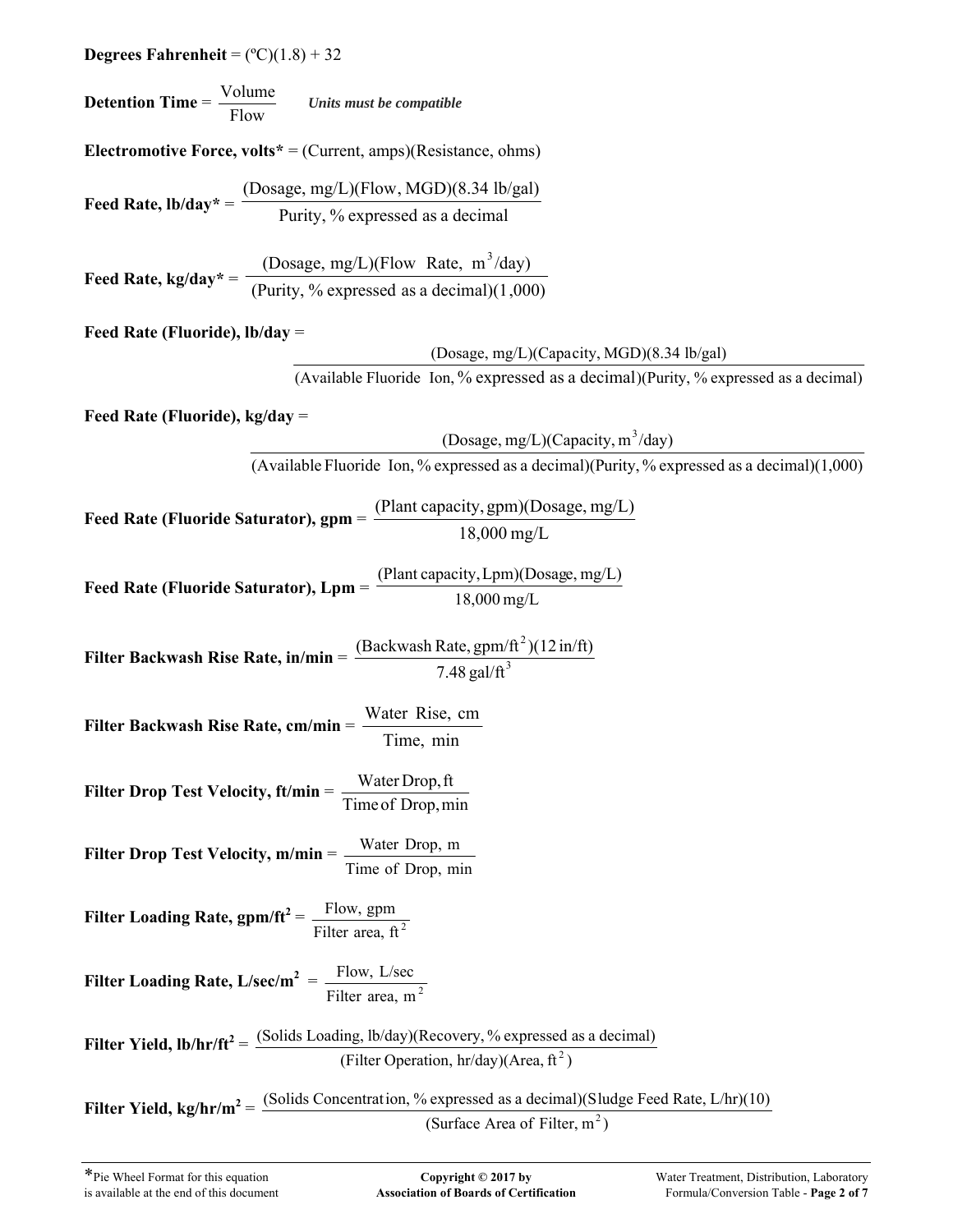**Flow Rate,**  $ft^3/sec^* = (Area, ft^2)(Velocity, ft/sec)$ 

**Flow Rate,**  $m^3/sec^* = (Area, m^2)(Velocity, m/sec)$ 

**Force,**  $Ib^* = (Pressure, psi)(Area, in^2)$ 

**Force, newtons**<sup>\*</sup> = (Pressure, pascals)(Area, m<sup>2</sup>)

**Hardness, as mg CaCO<sub>3</sub>/L =** SampleVolume,mL (Titrant Volume,mL)(1,000) *Only when the titration factor is 1.00 of EDTA*

**Horsepower, Brake, hp** = (3,960 (Pump Efficiency, % expressed as a decimal) (Flow, gpm)(Head, ft) )

**Horsepower, Brake, kW** =  $\frac{(\text{Pump}) \times (\text{Pump})}{(\text{Pump}) \times (\text{Pimp}) \times (\text{Pimp})}$  expressed as a decimal)  $(9.8)$ (Flow, m<sup>3</sup>/sec)(Head, m)

**Horsepower, Motor, hp** =

 $(Flow, gpm)(Head, ft)$ 

(3,960)(Pump Efficiency, % expressed as a decimal)(Motor Efficiency, % expressed as a decimal)

**Horsepower, Motor, kW** =

 $(9.8)$ (Flow, m<sup>3</sup>/sec)(Head, m)

(Pump Efficiency, % expressed as a decimal)(Motor Efficiency, % expressed as a decimal)

**Horsepower, Water, hp** = 3,960 (Flow,gpm)(Head,ft)

**Horsepower, Water,**  $kW = (9.8)(Flow, m^3/sec)(Head, m)$ 

**Hydraulic Loading Rate, gpd/ft<sup>2</sup>** = Area, ft $^2$ Total Flow Applied, gpd

**Hydraulic Loading Rate,**  $m^3$ **/day/** $m^2 = \frac{10(41 + 1000 \text{ Apple})}{4 \text{ prop.}}$ 3 Area,m Total Flow Applied,  $m^3$ /day

**Hypochlorite Strength,**  $\% = \frac{$  **chosene required, to**  $\frac{1}{2} \times 100\%$ (Hypochlorite Solution Needed, gal)(8.34 lb/gal) Chlorine Required, lb

**Hypochlorite Strength, %** = (Hypochlorite Solution Needed, kg) (Chlorine Required, kg)(100)

**Langelier Saturation Index** = pH – pHs

**Leakage, gpd** = Time, days Volume, gal

**Leakage, Lpd** = Time, days Volume, L

**Loading Rate,**  $\text{lb}/\text{day}^* = (\text{Flow}, \text{MGD})(\text{Concentration}, \text{mg/L})(8.34 \text{ lb/gal})$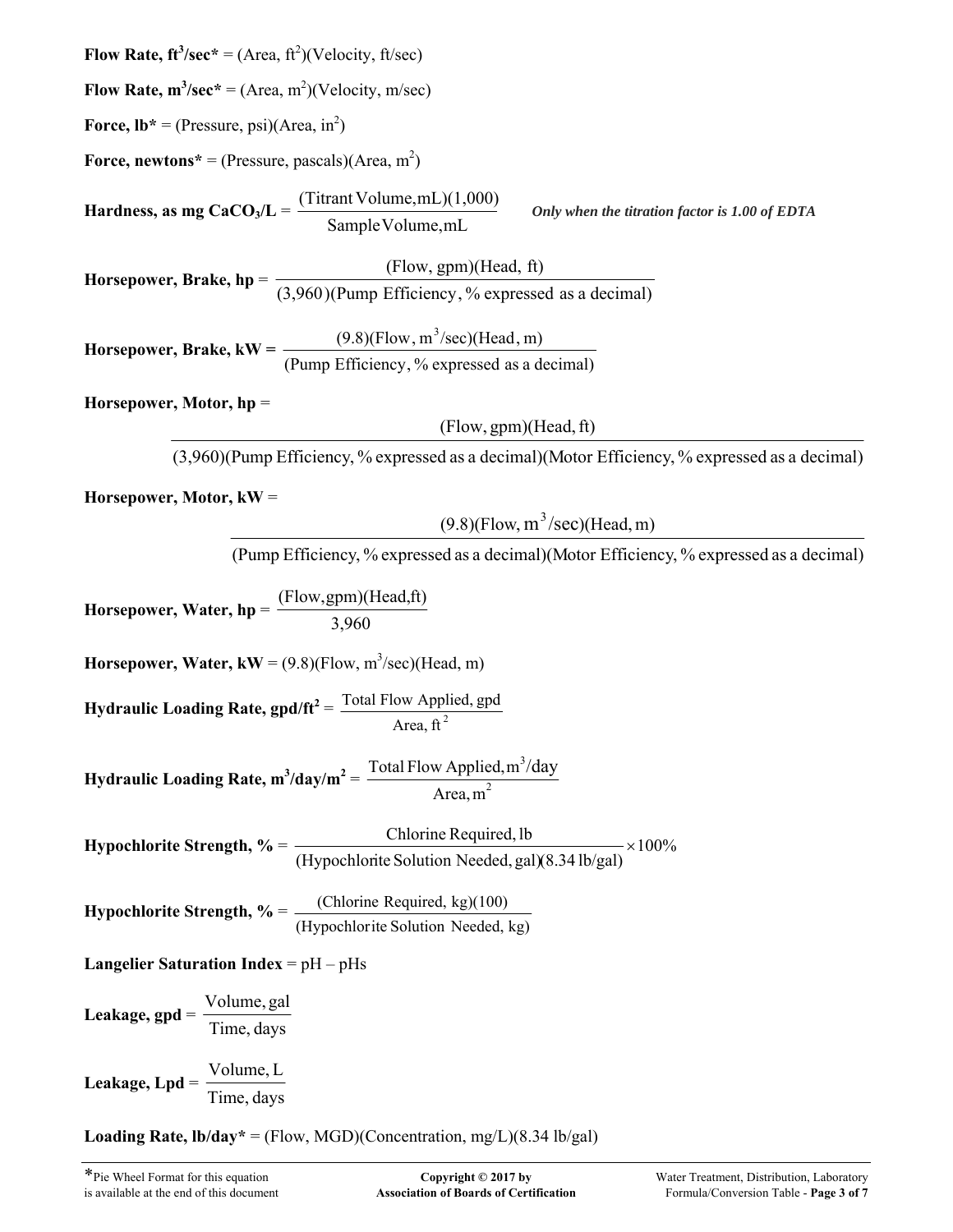**Loading Rate, kg/day\*** = 1,000 (Volume,  $m^3$ /day)(Concentration, mg/L)

**Mass,**  $\mathbf{lb}^* = (\text{Volume}, \text{MG})(\text{Concentration}, \text{mg/L})(8.34 \text{ lb/gal})$ 

**Mass, kg\* =** 
$$
\frac{(\text{Volume}, \text{m}^3)(\text{Concentration}, \text{mg/L})}{1,000}
$$

**Milliequivalent** = (mL)(Normality)

**Molarity** = Liters of Solution Moles of Solute

**Normality** = Liters of Solution Number of Equivalent Weights of Solute

**Number of Equivalent Weights** = Equivalent Weight Total Weight

**Number of Moles** = Molecular Weight Total Weight

**Power, kW** = 1,000 (Flow, L/sec)(Head, m)(9.8)

**Reduction in Flow, %** = Original Flow (OriginalFlow - Reduced Flow)(100%)

$$
Removal, \% = \frac{\text{In}-\text{Out}}{\text{In}} \times 100\%
$$

Slope, % = 
$$
\frac{\text{Drop or Rise}}{\text{Distance}} \times 100\%
$$

**Solids, mg/L** = Sample Volume, mL (Dry Solids, g)(1,000,000 )

**Solids Concentration, mg/L** = Volume, L Weight, mg

**Specific Gravity** = 
$$
\frac{\text{Specific Weight of Substance, lb/gal}}{8.34 \text{ lb/gal}}
$$

**Specific Gravity** = 1.0, kg/L Specific Weight of Substance, kg/L

**Surface Loading Rate** or **Surface Overflow Rate, gpd/ft**<sup>2</sup> =  $\frac{1.10 \text{W}, \text{gpc}}{\text{Area}, \text{ft}^2}$ Flow,gpd

**Surface Loading Rate** or **Surface Overflow Rate, Lpd/m2** = Area, m<sup>2</sup> Flow, Lpd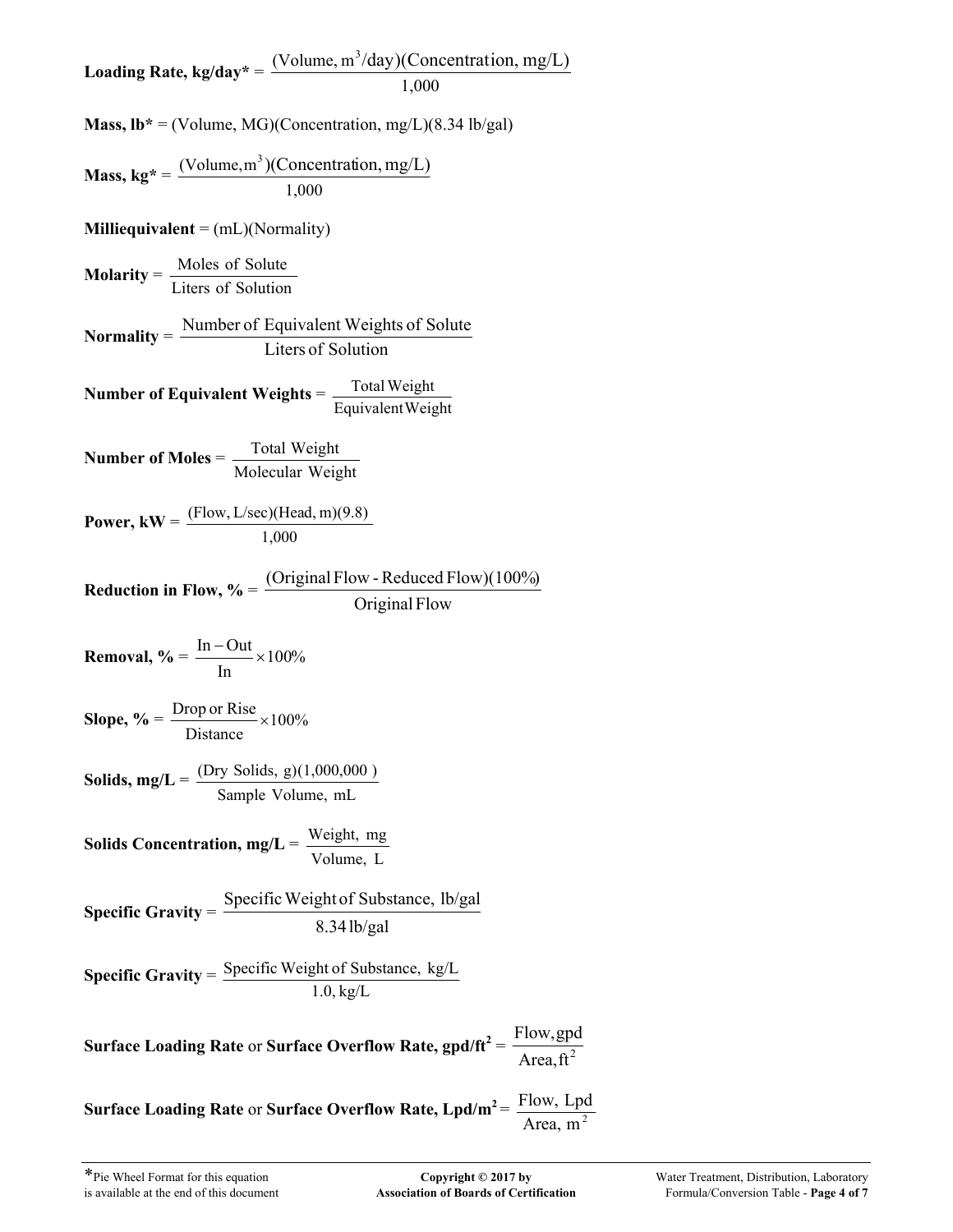**Three Normal Equation** =  $(C_1 \times V_1) + (C_2 \times V_2) = (C_3 \times V_3)$  *Where*  $V_1 + V_2 = V_3$ ; *C* = *concentration*, *V* = *volume or* 

*flow; Concentration units must match; Volume units must match*

**Threshold Odor Number** = A

A B *Where A = volume of odor causing sample***,** *B = volume of odor free water*

**Two Normal Equation** =  $(C_1 \times V_1) = (C_2 \times V_2)$  *Where C = Concentration, V = volume or flow; Concentration units must match; Volume units must match*

$$
Velocity, ft/sec = \frac{Flow Rate, ft^3/sec}{Area, ft^2}
$$

**Velocity, ft/sec** = Time,sec Distance,ft

$$
Velocity, m/sec = \frac{Flow Rate, m3/sec}{Area, m2}
$$

$$
Velocity, m/sec = \frac{Distance, m}{Time, sec}
$$

**Volume of Cone**\* =  $(1/3)(0.785)(Diameter^2)(Height)$ 

**Volume of Cylinder**<sup>\*</sup> =  $(0.785)(Diameter^2)(Height)$ 

## **Volume of Rectangular Tank\*** = (Length)(Width)(Height)

**Water Use, gpcd** = Population Volume of Water Produced, gpd

**Water Use, Lpcd** = Population Volume of Water Produced, Lpd

**Watts (AC circuit)** = (Volts)(Amps)(Power Factor)

**Watts (DC circuit)** = (Volts)(Amps)

**Weir Overflow Rate, gpd/ft** = Weir Length,ft Flow,gpd

**Weir Overflow Rate, Lpd/m** = Weir Length, m Flow, Lpd

**Wire-to-Water Efficiency, %** =  $\frac{W \text{ act } \text{hp}}{W} \times 100\%$ Motor hp Water  $hp \times$ 

**Wire-to-Water Efficiency, %** = (3,960)(El ectrical Demand, kW) (Flow, gpm)(Total Dynamic Head, ft)(0.746 kW/hp)(100 %)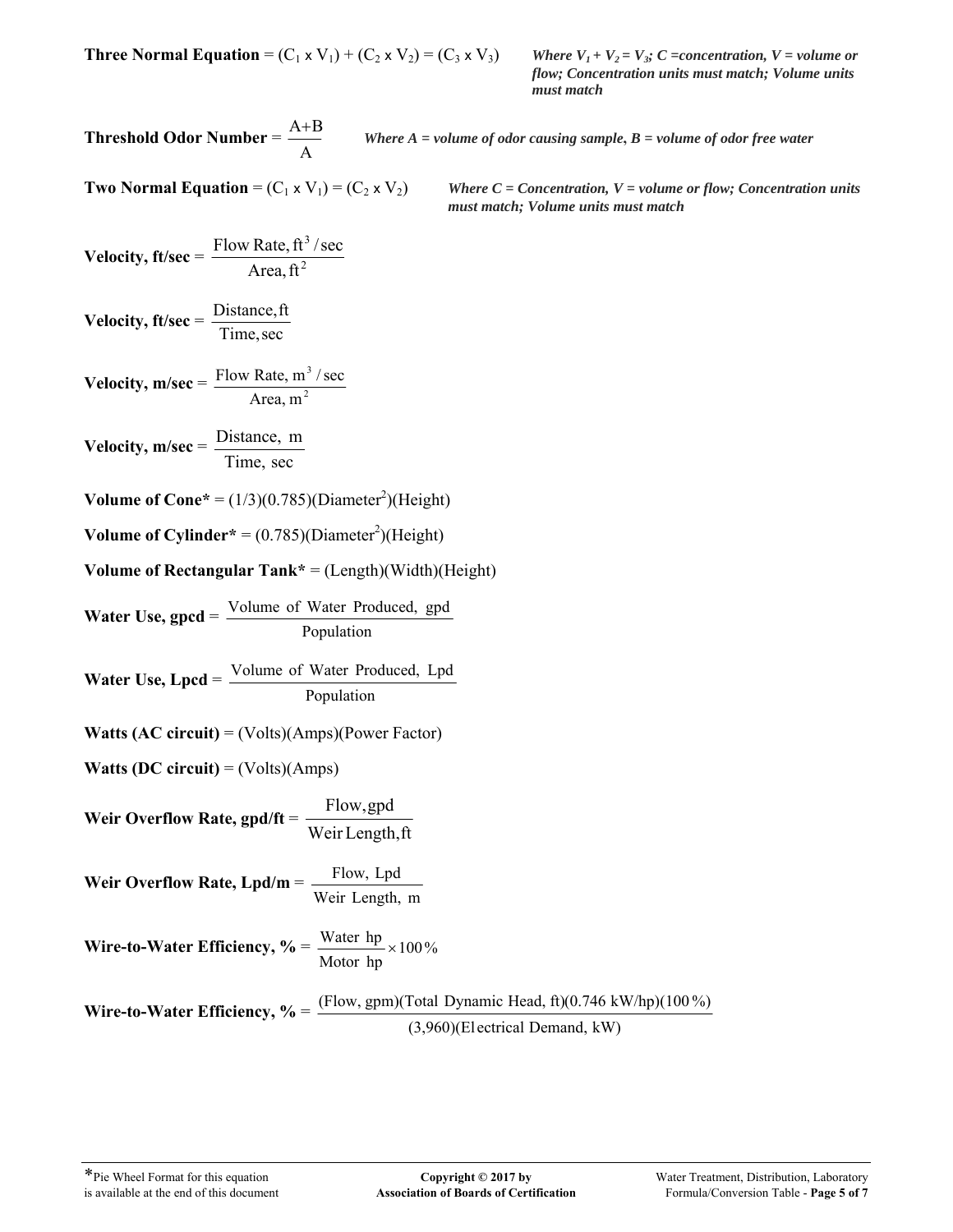## **Abbreviations**

| C  Celsius        |                                    |
|-------------------|------------------------------------|
|                   | cfs  cubic feet per second         |
| cm  centimeters   |                                    |
|                   | DO  dissolved oxygen               |
|                   | <b>EMF</b> electromotive force     |
| F Fahrenheit      |                                    |
| ft  feet          |                                    |
| ft lb  foot-pound |                                    |
| g grams           |                                    |
| gal  US gallons   |                                    |
|                   | gfd US gallons flux per day        |
|                   | gpcd US gallons per capita per day |
|                   | gpd US gallons per day             |
|                   | gpg grains per US gallon           |
|                   | gpm US gallons per minute          |
| hp horsepower     |                                    |
| hr  hours         |                                    |
| in inches         |                                    |
| kg kilograms      |                                    |
| km kilometers     |                                    |
| kPa  kilopascals  |                                    |
| kW kilowatts      |                                    |
|                   | kWh kilowatt-hours                 |
| L  liters         |                                    |
|                   |                                    |
|                   | Lpcd  liters per capita per day    |
|                   | Lpd liters per day                 |

#### **Lpm** .............liters per minute **LSI** ...............Langelier Saturation Index **m** ..................meters **MG** ..............million gallons **MGD** ...........million US gallons per day **mg/L** ............milligrams per liter **min** ..............minutes **mL** ...............milliliters **ML** ...............million liters **MLD** ............million liters per day **ORP** .............oxidation reduction potential **ppb** ..............parts per billion **ppm** .............parts per million **psi** ................pounds per square inch **Q** ..................flow **RPM** ............revolutions per minute **SDI** ..............sludge density index **sec** ................second **SS** .................settleable solids **TOC** ............total organic carbon **TSS** ..............total suspended solids **TTHM** .........total trihalomethanes **VS** ................volatile solids **W** .................watts **yd** .................yards **yr** .................years

## **Conversion Factors**

|                                     | $= 4,046.9$ m <sup>2</sup> |
|-------------------------------------|----------------------------|
|                                     |                            |
|                                     |                            |
|                                     | $= 62.4$ lb                |
| 1 cubic foot per second = 0.646 MGD |                            |
|                                     | $= 448.8$ gpm              |
|                                     |                            |
|                                     | $= 1,000$ L                |
|                                     | $= 264$ gal                |
|                                     |                            |
|                                     |                            |
|                                     |                            |
|                                     | $= 8.34$ lb of water       |
|                                     |                            |
|                                     |                            |
|                                     |                            |
|                                     | $= 746 W$                  |
|                                     | $=$ 33,000 ft lb/min       |
|                                     |                            |

|                                            | $= 1,000 \text{ kg}$             |
|--------------------------------------------|----------------------------------|
|                                            |                                  |
|                                            | $= 1.61$ km                      |
| 1 million US gallons per day  = $694$ gpm  |                                  |
|                                            | $= 1.55 \text{ ft}^3/\text{sec}$ |
|                                            |                                  |
| 1 pound per square inch = 2.31 ft of water |                                  |
|                                            | $= 6.89$ kPa                     |
|                                            |                                  |
|                                            |                                  |
|                                            |                                  |
|                                            |                                  |

## **Alkalinity Relationships**

All Alkalinity expressed as mg/L as CaCO3  $\bullet$  P – phenolphthalein alkalinity  $\bullet$  T – total alkalinity

| <b>Result of Titration</b> | <b>Hydroxide Alkalinity</b> | <b>Carbonate Alkalinity</b> | <b>Bicarbonate Concentration</b> |
|----------------------------|-----------------------------|-----------------------------|----------------------------------|
| $P=0$                      |                             |                             |                                  |
| $P < \frac{1}{2}T$         |                             | 2P                          | $T = 2P$                         |
| $P = \frac{1}{2}T$         |                             | 2P                          |                                  |
| $P > \frac{1}{2}T$         | $2P-T$                      | $2(T - P)$                  |                                  |
| $P = T$                    |                             |                             |                                  |

\*Pie Wheel Format for this equation **Copyright © 2017 by** Water Treatment, Distribution, Laboratory is available at the end of this document **Association of Boards of Certification** Formula/Conversion Table - **Page 6 of 7** Association of Boards of Certification **Formula/Conversion Table - Page 6 of 7**